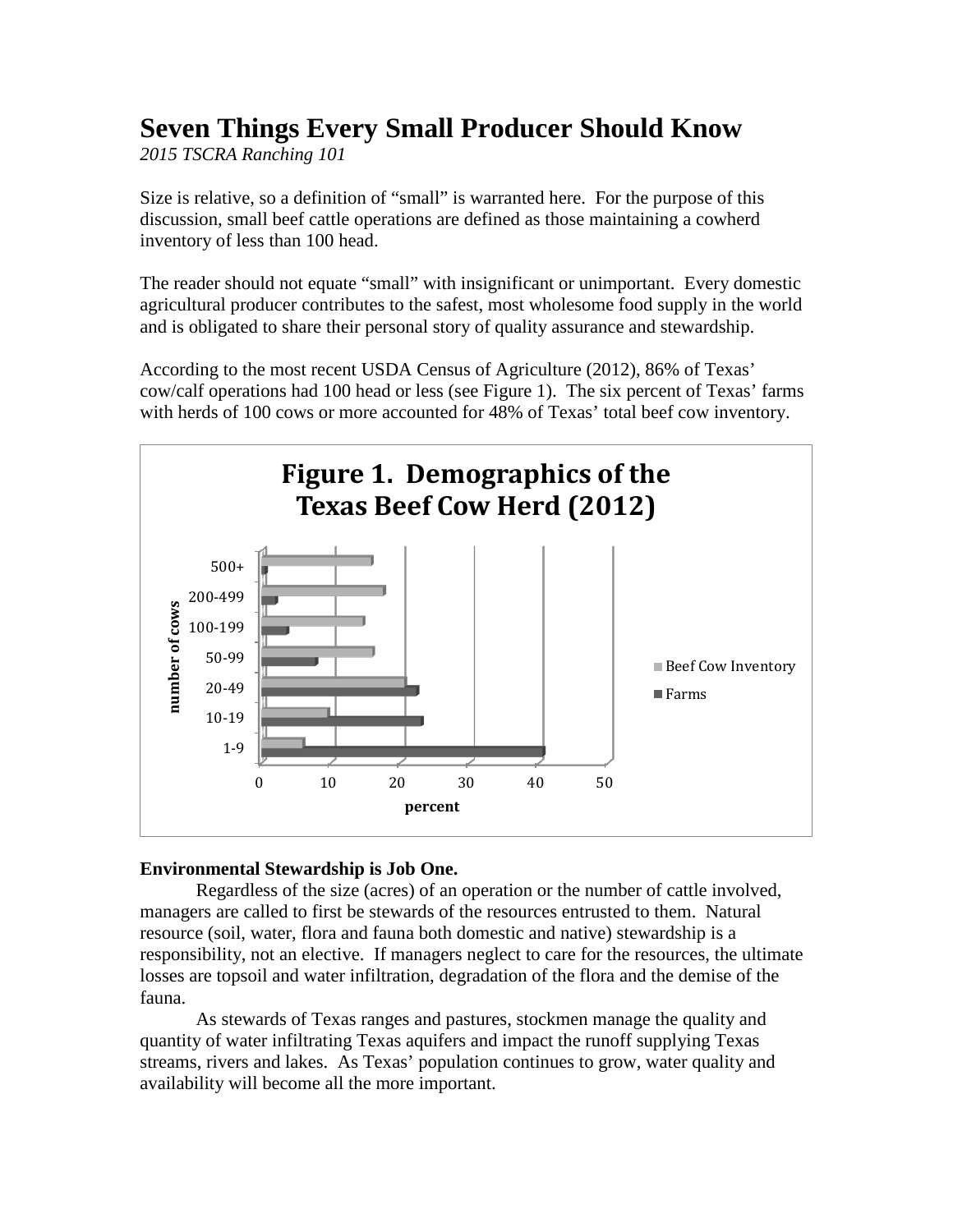### **A Preventative Herd Health Plan is essential.**

Nowhere is the old saying "*An ounce of prevention is worth a pound of cure*." more true than with regard to animal health management. Small producers are often hesitant to engage the services of an animal health professional because of the associated expenses. Veterinarians are often used as a last resort – often in a 'raise the dead' scenario.

The significance/relevance of a preventative herd health plan is largely a function of potential health risks. Risk or exposure differs across operations and can differ over time. As the bare minimum, cattlemen should vaccinate calves against the clostridial complex. It is the responsibility of the cow/calf producer to castrate bull calves, preferably before four months of age. In addition, it is in the owner's best interest to identify all cattle as a means of establishing ownership, deterring theft and for recordkeeping purposes.

#### **Are my cows getting enough to eat?**

One of the most frequent concerns voiced by small producers relates to nutrition. Body condition score is the most practical assessment of nutritional status. However, frequent observation of cattle often results in subtle condition changes being overlooked. In addition, body condition reflects the previous nutritional status of cattle; current and future nutritional wellbeing requires consideration of the available forage supply and physiological status of the herd.

Look at the grass. Does it look like there is enough to sustain the number of cows in the pasture? If cow's hooves are consistently visible from a distance of twenty-five feet or more or the forage is less than four inches tall, cattle are likely not able to harvest all they want to eat.

Other practical indicators of forage availability include:

Plant selection – Cattle by nature are grazers with a strong preference for grass. If cattle are browsing the leaves on shrubs, bushes and trees, then grass supply is restricted.

Grazing behavior – Cattle typically have two major grazing events daily, one in the morning and another in the afternoon/evening. Grazing activity is also affected by weather conditions. During the hot summer months, cattle will usually defer their activity to the cooler times of the day (or night). Cattle grazing during the heat of the day and those grazing continuously throughout the daylight hours are indicators of restricted forage supply.

Gut fill – The rumen is the largest of the four stomach compartments and is the fermentation vat wherein microbial digestion of forage occurs. The rumen is positioned on the animal's left side and when full, will occupy the space between the last rib and the pelvis or hipbone. A hollowed or sunken appearance between the last rib and hip on a cow's left side is an indicator of restricted forage availability.

Never overlook the importance of drinking water. Water is the most important nutrient. Restrictions in water intake will result in reduced forage/feed consumption and compromised performance. Water depravation during periods of cold weather will result in a very rapid erosion of cattle condition. Clean water troughs facilitate water consumption, especially among young cattle, and are an indication of good stockmanship and responsible stewardship.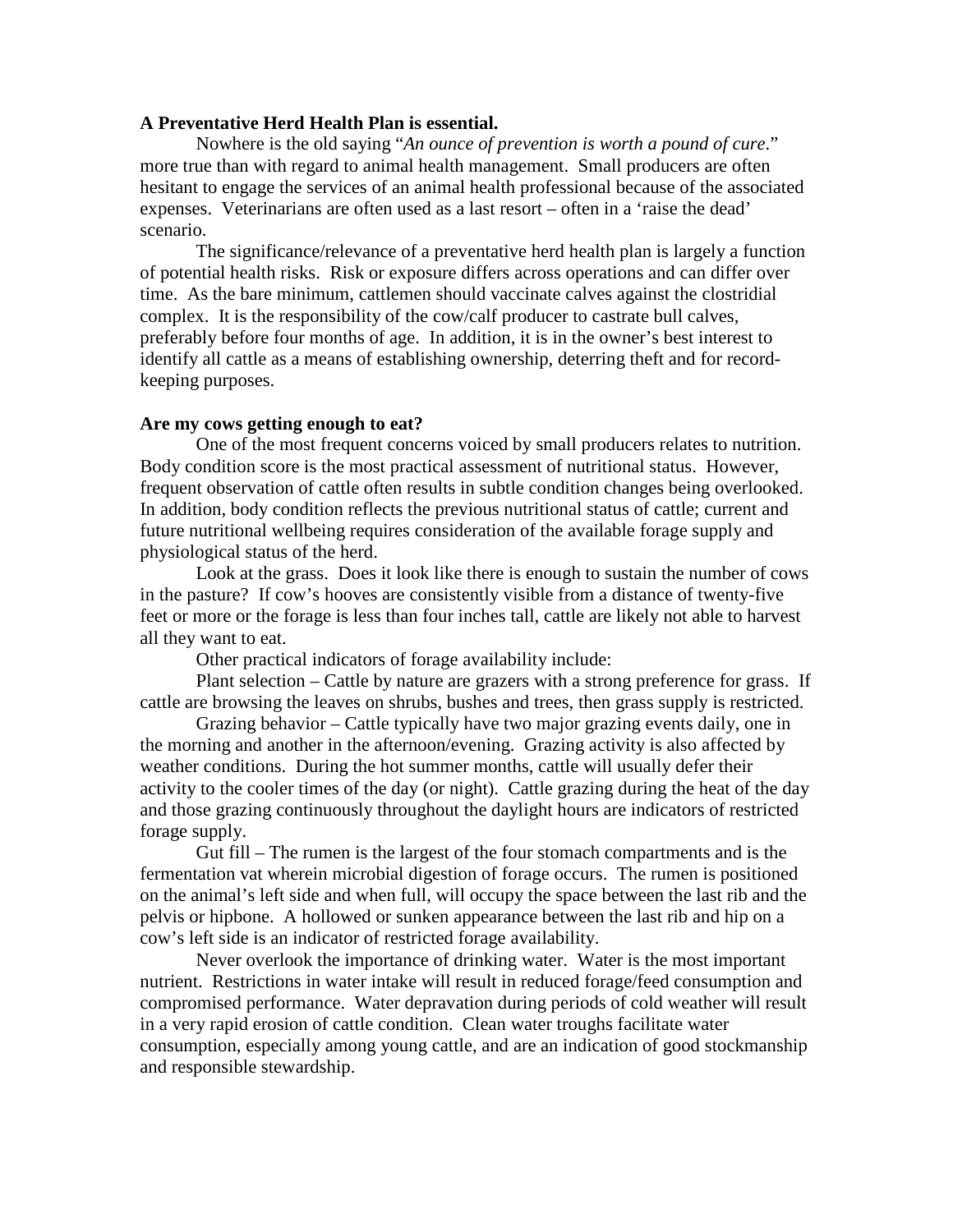## **Reproductive performance is huge in the profitability picture.**

Reproductive performance is calculated:

*number of calves weaned / number of cows exposed to a bull*

Of the factors affecting profitability in a cow/calf enterprise (production costs, weaning weight, shrink, market price, etc.), reproductive performance is traditionally the single most important. Consider Table 1 and note that as production costs rise, reproductive performance becomes all the more influential.

| Table 1. Relationship between % calf crop weaned and breakeven value at weaning |                                |      |      |      |      |      |  |  |  |  |
|---------------------------------------------------------------------------------|--------------------------------|------|------|------|------|------|--|--|--|--|
|                                                                                 | Production Cost, \$/cow/year   |      |      |      |      |      |  |  |  |  |
| % calves                                                                        |                                |      |      |      |      |      |  |  |  |  |
| weaned*                                                                         | 200                            | 300  | 400  | 500  | 600  | 700  |  |  |  |  |
|                                                                                 | Calf breakeven price, \$/lb.** |      |      |      |      |      |  |  |  |  |
| 100                                                                             | .40                            | .60  | .80  | 1.00 | 1.20 | 1.40 |  |  |  |  |
| 95                                                                              | .42                            | .63  | .84  | 1.05 | 1.26 | 1.47 |  |  |  |  |
| 90                                                                              | .44                            | .67  | .89  | 1.11 | 1.33 | 1.56 |  |  |  |  |
| 85                                                                              | .47                            | .71  | .94  | 1.18 | 1.41 | 1.65 |  |  |  |  |
| 80                                                                              | .50                            | .75  | 1.00 | 1.25 | 1.50 | 1.75 |  |  |  |  |
| 75                                                                              | .53                            | .80  | 1.07 | 1.33 | 1.60 | 1.87 |  |  |  |  |
| 70                                                                              | .57                            | .86  | 1.14 | 1.43 | 1.71 | 2.00 |  |  |  |  |
| 65                                                                              | .62                            | .92  | 1.23 | 1.54 | 1.85 | 2.15 |  |  |  |  |
| 60                                                                              | .67                            | 1.00 | 1.33 | 1.67 | 2.00 | 2.33 |  |  |  |  |
|                                                                                 |                                |      |      |      |      |      |  |  |  |  |
| Calf weaning weight, lb 500                                                     |                                |      |      |      |      |      |  |  |  |  |
| *Calculated as # calves weaned / # cows exposed to a bull                       |                                |      |      |      |      |      |  |  |  |  |
| **Market price required to cover production costs only.                         |                                |      |      |      |      |      |  |  |  |  |

## **Hay – How to get your money's worth.**

Hay is a replacement for forage rooted in the pasture. Hay is fed for one of two reasons: a) the producer cost-effectively grew more grass in the spring/summer/early fall than a sustainable [annually] number of cattle could efficiently harvest or b) the natural resource is overstocked.

Hay is expensive, whether raised or purchased. Hay growers continually consider the tradeoffs between tonnage (number of bales) and quality (digestibility and nutrient content). Hay baled to sell often has lower bale weights and lower nutrient content than hay harvested by the person who will ultimately feed it. When purchasing grass hay, consider these variables:

*Bale weight* – At the very least, hay buyers should be provided an accurate average bale weight. An illustration of the relationship between bale weight and cost per ton of hay is shown in Table 2.

*Potential waste* – Unprotected loose (lacking density) bales stored outside in poorly drained areas may contain 30% or more waste (the outer eight inches of a five foot diameter bale is 25% of the bale's content). Mature sudangrass hay containing large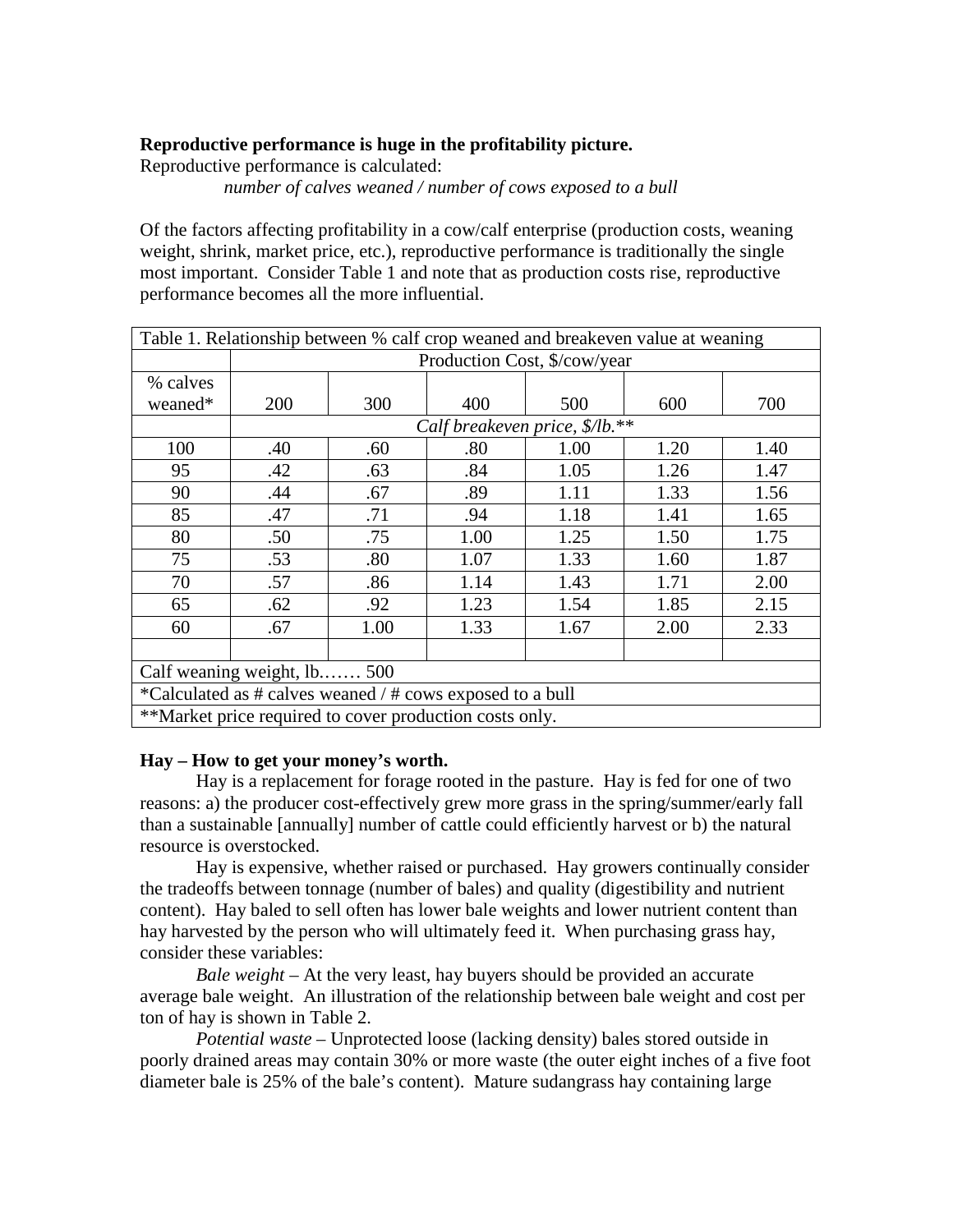stems and seed heads, baled grain sorghum stubble or baled corn stalks will also have appreciable wastage.

*Plant maturity at harvest* – As forages mature nutrient content (protein, energy) and digestibility declines. Optimum age for cutting bermudagrass is 21-28 days. To achieve a balance of quality and tonnage, sorghum sudangrass (haygrazer) type forages should be cut just as the plants begin to form a seed head. Alfalfa is of such high quality most any age including full bloom is excellent cow hay.

*Management* – Nitrogen fertilization is essential to produce bermudagrass or sudangrass hay of both high quality and quantity. However, "highly fertilized" is a relative term and does not guarantee quality. Weed content should be minimal. Ideally, the hay was cut, raked and baled without being rained on.

*Color/Smell* – High quality hay will generally be green and have a pleasant aroma. Leached hay that is gray or straw colored or dark brown hay (characteristic of hay baled with excessive moisture) is generally of lesser quality.

| Table 2. Relationship between bale weight and cost per ton of hay. |                   |     |     |     |      |      |      |  |  |  |  |
|--------------------------------------------------------------------|-------------------|-----|-----|-----|------|------|------|--|--|--|--|
|                                                                    | Bale Weight, lb.  |     |     |     |      |      |      |  |  |  |  |
|                                                                    | 600               | 700 | 800 | 900 | 1000 | 1100 | 1200 |  |  |  |  |
| Cost/bale,                                                         | Cost per Ton, $$$ |     |     |     |      |      |      |  |  |  |  |
| 30                                                                 | 100               | 86  | 75  | 67  | 60   | 55   | 50   |  |  |  |  |
| 40                                                                 | 133               | 114 | 100 | 89  | 80   | 73   | 67   |  |  |  |  |
| 50                                                                 | 167               | 143 | 125 | 111 | 100  | 91   | 83   |  |  |  |  |
| 60                                                                 | 200               | 171 | 150 | 133 | 120  | 109  | 100  |  |  |  |  |
| 70                                                                 | 233               | 200 | 175 | 156 | 140  | 127  | 117  |  |  |  |  |
| 80                                                                 | 267               | 229 | 200 | 178 | 160  | 145  | 133  |  |  |  |  |
| 90                                                                 | 300               | 257 | 225 | 200 | 180  | 164  | 150  |  |  |  |  |
| 100                                                                | 333               | 286 | 250 | 222 | 200  | 182  | 167  |  |  |  |  |

### **The economy of scale works against small producers**.

Beef producers' most formidable competitor is not an ocean away, across a national border or producing another species of livestock. They are the beef producer just across the fence. Cost of production is the name of the game – if the competitors can consistently and profitably produce beef for less than your breakeven cost of production, they win, you lose.

Small producers (a cowherd of less than 100 head) typically cannot assemble a load lot (48,000 pounds) of like weight and quality of weaned calves, even if they mix steers and heifers. As a result, small producers find it difficult to individually take advantage of forward contracting, direct or video marketing. Comingled feeder calf sales are available as is the opportunity to sort similar calves into uniform lots and thereby take advantage of marketing calves in groups.

 Purchasing in bulk or large quantities offers discounted pricing. Cost per unit (pharmaceuticals, ear tags, supplemental feed, hay, etc) is lower for larger operators. Equipment required for handling bulk supplements, commodities or large bales of hay can be cost prohibitive for profit-minded small producers. Cooperation among small producers affords the opportunity to realize large producer pricing.